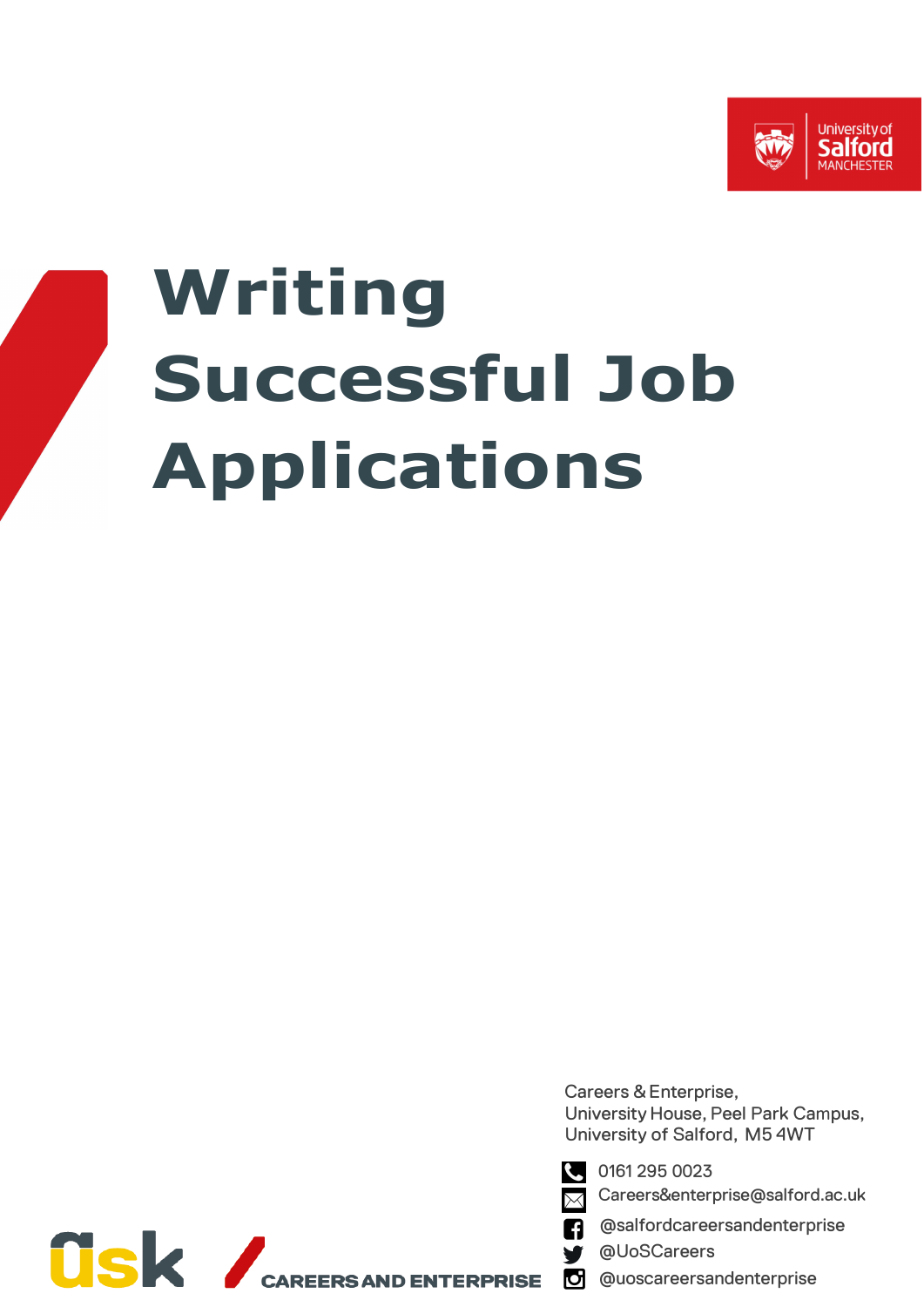# **Introduction**

The application form is often your first contact with recruiters. The forms are used to standardise the information a recruiter receives. This makes it easier for them to select the best candidates for the next stage in the selection process. Whether you are applying online, sending the application form by e-mail or posting a paper form, the same thought and preparation is needed.

# **Before you write anything**

Preparation is one of the most neglected yet important areas of application form filling. Before putting pen to paper, analyse the information provided about the job and the organisation. Read through the person specification and job description if provided and ask yourself the following questions:

- Is this the type of work I really want?
- Is this the type of organisation that I want to work for?
- What are the requirements of the post?
- What skills, knowledge and experience are required in order to undertake this job?
- What relevant experience, skills and personal qualities can I offer?
- How well do I fulfil the requirements of the job and do I have the evidence to prove it?
- Does the advertisement/job description provide me with sufficient information to apply for the post? If not, what else do I need to know and how can I find out more?

## **Now you can start**

Draft your answers in rough. It is not feasible for most people to complete either a printed form or an online application at one sitting. Well thought out, prepared answers take time but will usually be better answers.

Decide which examples will fit into each of the sections from your various experiences at university, in a workplace and from your extra-curricular activities. Try to vary the examples used as this will make your form more interesting to the reader. Be specific - give focused examples that really answer the question rather than being vague and talking generally. *(See next page for examples of different sorts of questions.)* Try to use most examples from the last two years if possible as many employers value recent experience.

# **Key Points**

- **Follow instructions** and **stay within specified word counts**. If recruiters ask for 200 words, they want 200 words or less. Some online application systems delete extra words when they are downloaded at the other end.
- **Draft your application** so that you can fit it into the boxes provided. Use bullet points or headings to break up longer responses and leave a whole line of space between paragraphs if possible. Some sections will not give you enough space to write down everything you want to include. You may need to summarise or condense some information and this takes time and effort.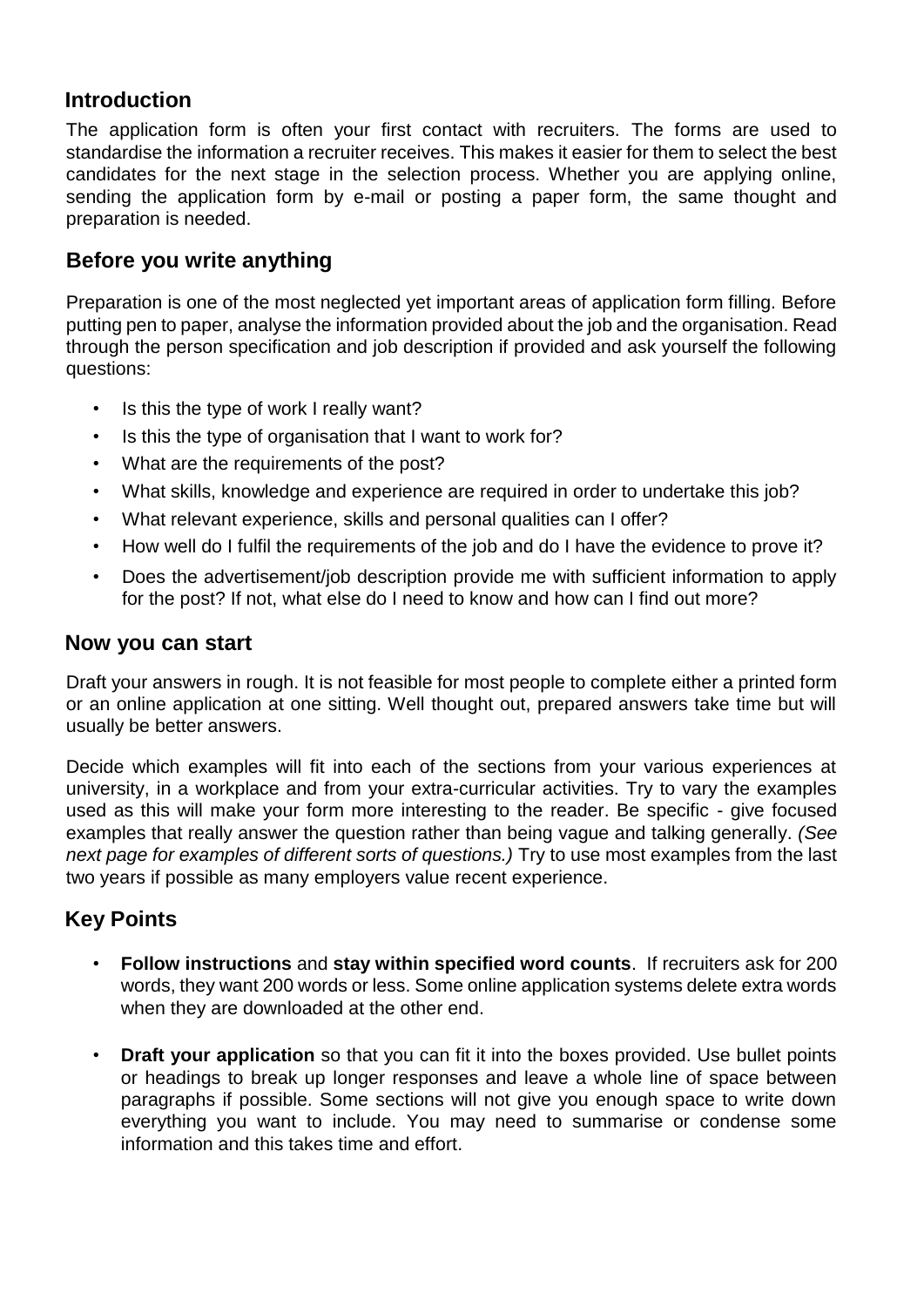- **Complete all sections**. Do not leave gaps, as this may raise doubts in the reader's mind. If a section is not relevant write "Not Applicable".
- **Check your form for spelling mistakes and grammatical errors**. It is vital that the finished product is as close to perfect as possible. Careless errors could mean your application is rejected, especially when applying for jobs where attention to detail is a major requirement. Get someone to read through your form. If English is not your first language, ask a friend to check for appropriate word usage and general grammar. Do not rely on the spell check function: it cannot differentiate between "form" and "from", "licence" or "license" for example.
- Do not forget to **include details of referees** on application forms one academic (for example your course or personal tutor) and one work related is usually enough, although some employers ask for three referees. It may be acceptable to use two academic references, especially as an overseas student without work experience in the UK. Make sure you have checked with them that they will act as a referee and, if possible, discuss what sort of job you are interested in and why. If you do not have a work referee, try to find a personal referee (but not a member of your family) who can give a good character reference.
- **Consider getting the content of your form checked by a Careers Consultant from the Careers and Enterprise Team** to ensure that you are making the best application possible. You should not need to do this each time but it is certainly useful when making your first application.

# **Types of Questions**

As well as factual sections asking about your education and work experience, most application forms have additional questions. These questions are the most important ones on any application form. Even if you meet the other criteria for the job (e.g. educational requirements), it is the answers to these questions that will determine whether or not you get an interview. These questions tend to fall into a number of categories including:

- **Skills-based questions**  sometimes called competency-based questions.
- **Job-based/technical questions**  e.g. interest in the job, knowledge of the company / sector.
- **Supporting statements**  usually presented as a blank page/section for you to write about your suitability for the job.

## **Skills-based questions**

Many graduate recruiters ask skills-based questions. These questions are aimed at drawing out information on the core transferable skills/competencies that recruiters are looking for. These typically focus on key transferable skills such as team work, communication skills, problem-solving skills that can be transferred from one situation to another.

Typical skills-based questions include:

#### *Describe a situation when you had to persuade someone to your point of view – how did you approach this?*

*Describe a problem that you had to face and the solution you implemented.*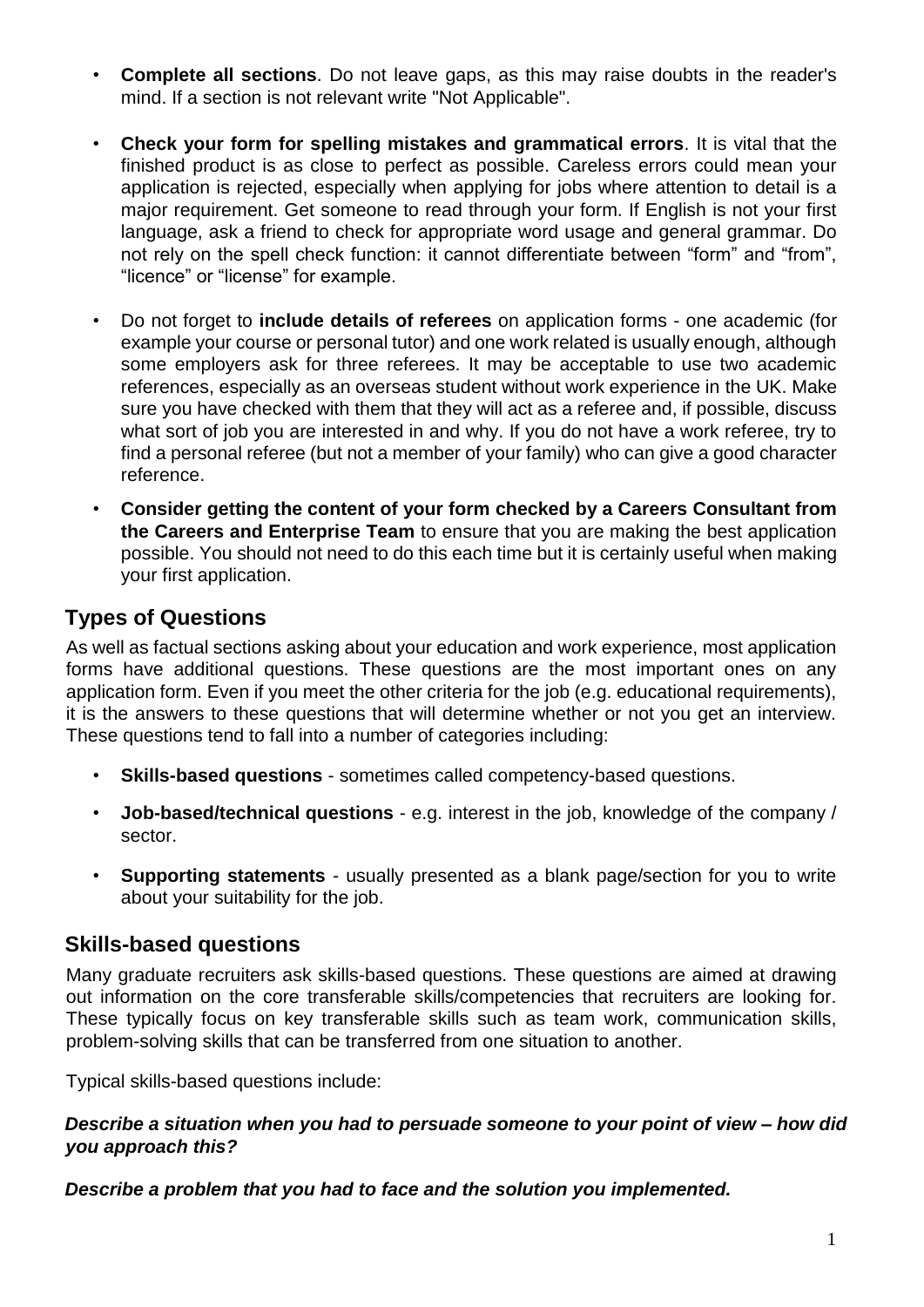With the above questions, you should give *specific* evidence to illustrate the points you are making.

In the problem-solving question, concentrate on the process through which you worked to solve the problem rather than giving a lengthy account of the problem itself. Try to highlight examples of other skills e.g. using your initiative or creativity, which you used in solving the problem. Give that little bit extra by demonstrating "business (or commercial) awareness" by showing results in terms of objectives set and quantifiable improvements.

#### **A good structure to use with these skills-based questions is the "S.T.A.R" technique:**

- **S**ituation / **T**ask Set the scene. Where did this take place? What was your task? When was it? How did it come about? Keep this concise - if you talk about a project that took several months to complete, focus on the actual episode that answers the question.
- **A**ction This is the important part and should take up most of your answer. What did you do, and more importantly, why? What led you to making the decisions you did? Recruiters want to know you went through a logical process, rather than made a lucky guess. This will prove whether this skill really can be transferred into a different situation.
- **R**esult Did you achieve your objectives? Quantify any results with figures if possible so they can be compared to other candidates. Identify what you learned from the experience.

If space permits, how have you applied this learning to more recent situations?

# **Key Points:**

- **Be succinct**  do not spend 80% of your answer describing the situation. Focus on what you did. (Ideally the **Action** and the **Results,** which should account for about 75%).
- **STAR is also known as CAR** in some organisations where the situation and task is replace by **Context**. This can help to ensure you spend less time on the introduction than the actions and results.
- **Use a range of examples to answer questions**. Unless you are asked about a specific situation, you can use examples from your course, work experience or extra/cocurricular activities. Try and use examples from the last two years where possible.
- **Focus your answer on your personal contribution to achieving the team's objectives.** Don't fall into the "we" trap when writing about group/team activities. The recruiter wants to know how well YOU work in a team.
- **Stick to word limits on your answers**  Be concise as recruiters have many applications to sift. You will not have much opportunity to expand upon your answer to any great length, but you will often get the chance to do so at interview.

## **Job-based questions**

Here, the recruiter is looking to find evidence of your interest in the job, and your knowledge of the company/sector. The recruiter is looking to test your motivation for applying.

Typical questions include: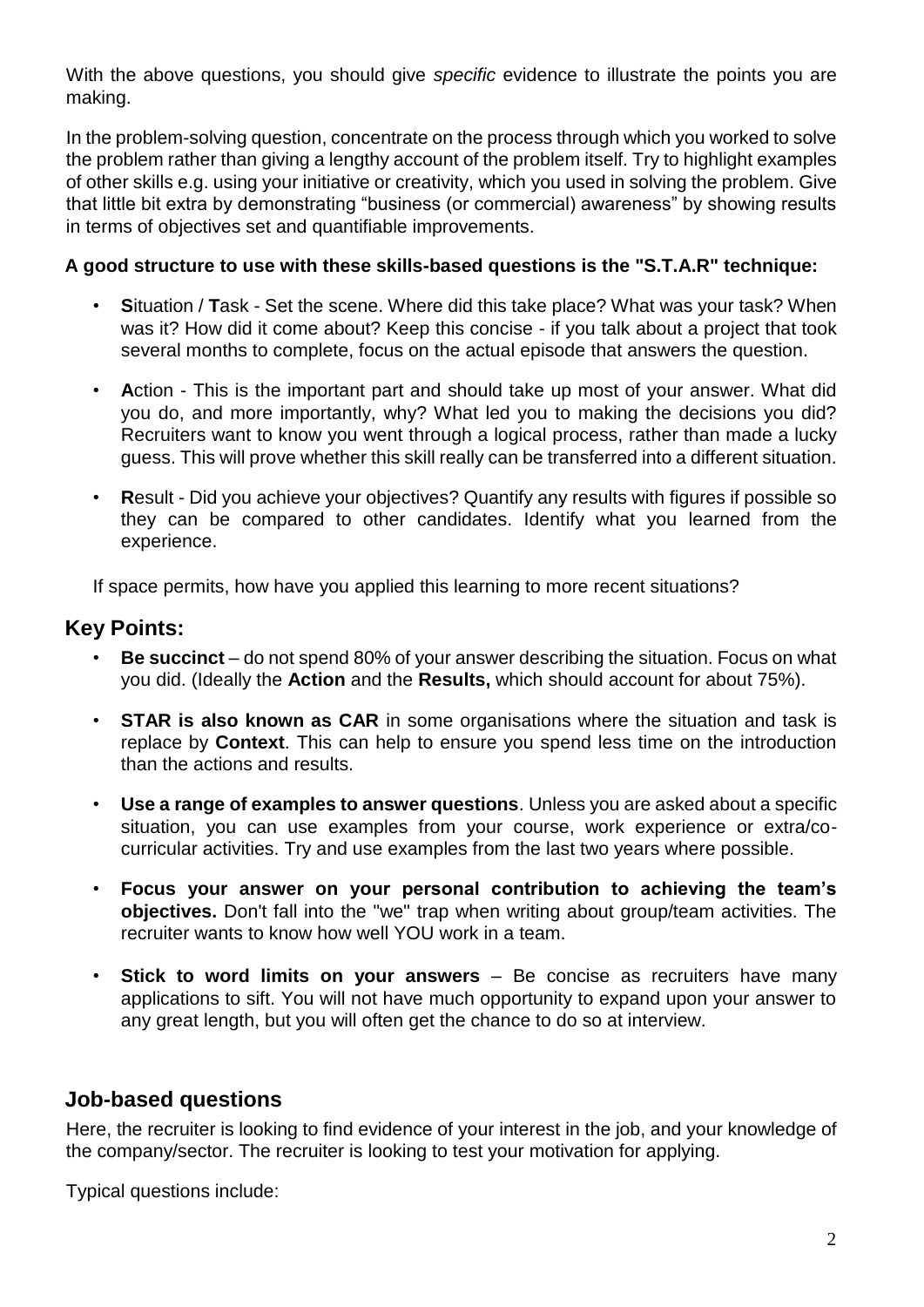#### *What has made you apply for this role?*

#### *What are the major challenges facing the telecommunications industry in the next five years of its development?*

#### *What factors have influenced your career choice, and why do you wish to join us?*

Questions like this require you to do some research but it is not simply a case of listing facts and figures. You should ensure you do not miss something obvious, but recruiters also look for reasoned argument and the candidate's ability to consider the "bigger picture".

# **Key Points:**

- **Start researching the sector you'd like to apply to** as soon as you can. Keep an eye on the news and business pages in national papers or their websites such as *The Guardian; The Times; Independent; Financial Times* and *Daily Telegraph*. Check trade journals and *LinkedIn* for current issues. Check out news and business websites. Use some of the key business databases available in the University library to keep updated.
- **Demonstrate that you have been through a logical process of decision-making**. When did you first start thinking about this as a career? What have you done to clarify your thinking?
- **Avoid saying you have always had an interest in a career if you have taken no active steps to explore it recently**. Recruiters may question your motivation. If you have only recently thought of this as a career, this is acceptable - as long as, from the point of making that decision, you started to take action to find out more about it.
- **Cite evidence**: recruiters want people who can demonstrate their interest clearly. As always, actions speak louder than words: it will be taken for granted you have looked at their website, but what struck you about the company after reading it? Use the *News*  and *About Us* sections on websites as a starting points to help.
- **If you have met representatives from the recruiter before say so** (e.g. at a fair or presentation), but also describe what impact this had on your decision making.
- **Be honest**. These questions are often followed up at interview you should be able to look them in the eye, say it all again and mean it. Being caught out with dishonesty can be embarrassing and is unlikely to lead of a job offer!

## **Supporting Statement/Additional Information sections**

- **Applications to public sector posts** (such as those with the NHS and local councils) will usually require a supporting or personal statement. They can also be referred to as "additional information". They are presented as a section of an online form that will enable you to continue onto additional pages.
- **Jobs will have a job description and person specification** which will detail all the skills and experience they are looking for in a candidate. This will often be laid out in the style of bullet points for you to address.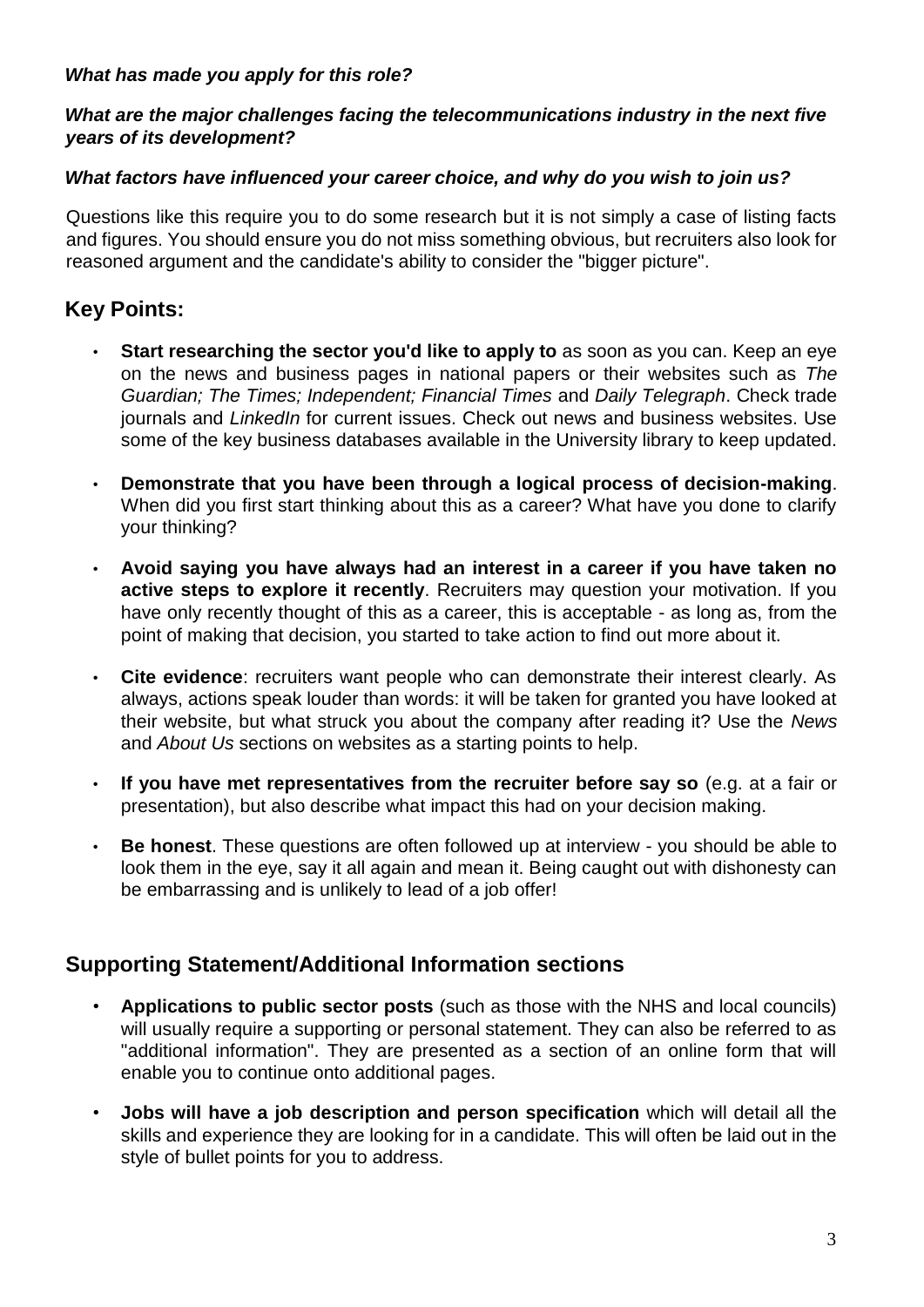• **This will be covered in your supporting statement**. You will be expected to address all these points during your application in order to get through to the interview stage. Make sure you cover every point they mention so that you are ticking all their boxes.

Typical statements include:

- *Please use this space to explain in detail how you meet all of the requirements of the Person Specification, and why you consider yourself suitable for the post*: this should include all aspects of your education and experience, including paid or voluntary work, study or training that is relevant to this position.
- *Please supply additional information to support your application:* e.g. practical experience, voluntary activities, reasons for applying and any other relevant details.

# **Key Points:**

- **Recruiters will only shortlist candidates who demonstrate a strong match to the job requirements as listed in the person specification**. Analyse the person specification and job description carefully to determine what they are looking for. Identify what is essential and what is desirable. You may find it useful to draw up a list of examples to support each element.
- **Use specific examples to show how you match a skill, not general descriptions of situations.** Relate each piece of evidence back to the job to demonstrate your understanding of a specific skill or quality. Many applicants fail to do this effectively. Focus on highlighting your personal contribution. Remember the **STAR** technique from above.
- **Motivation is crucial.** You may have the ability to do the job, but are you really interested in pursuing a career in this area? Address your motivation for the position by using words used in the Job Description to reflect back and emphasise your interest in the job. *Simply listing facts and figures as evidence of your skills is rarely enough.*
- **Structure your answer into sections** rather than writing one long piece of prose. Where possible use subheadings to draw attention to key information. A useful approach is to structure your answer around the Person Specification in order to ensure that you address all the key points. Considering numbering the criteria in your statement or highlighting in bold to match those on the person specifications if possible as this makes it easier for a recruiter/person shortlisting to follow whilst ensuring you have covered everything.
- **Do not attach your CV in place of answering open-ended questions**. Your CV will rarely match the person specification in enough detail. Some applications will ask you to specifically **NOT** to include a CV, although increasingly employers are asking for a CV as part of the application process.

# **Online Applications**

Many organisations (and particularly many of the larger graduate employers) now offer the option of applying for vacancies by filling in online forms and many do not offer a paper-based form unless specifically asked for. You will still need to provide evidence of how you match what a recruiter is looking for: the only difference is that you are entering the information onto a screen rather than on paper**.**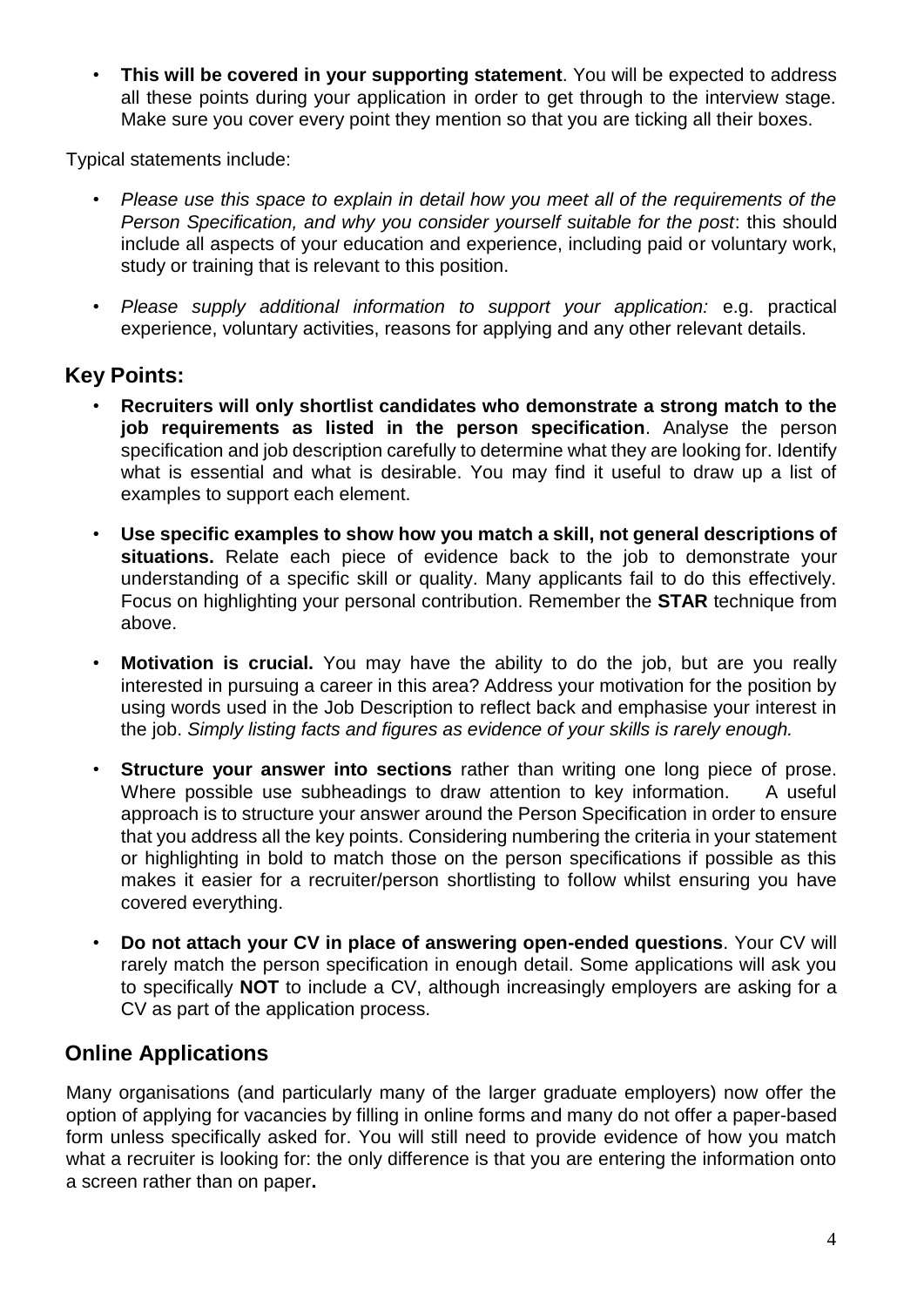## **Key Points:**

- **You will usually need to register your details and be asked to provide a password**. *Make sure you make a note of this.* Some large organisations, such as the NHS, carry out all parts of the application procedure online, including telling you about any potential interview date, so you do need to make sure that you have your log-in details to hand.
- It is not only important that you check your e-mail regularly, but that you **use an appropriate email address** as most (if not all) communication will be via e-mail. Think about the image you want to convey to the recruiter.
- **Follow instructions carefully**: online systems work differently from each other some allow you to save the form and return back later, but some do not. Some do not allow you to cut and paste and some have word limits whereas others don't. Check these things out before you start.
- **Consider preparing all answers in draft form in Word** if you can't save the form and/or the online system does not have a spell check facility. Also, make sure you have saved a version so you have something to refer back to when you are called for interview.
- **Try to use keywords in your application** as some employers will use forms that automatically scan forms using software which is programmed to pick up key words. Make sure you are using words used in the job description/ person specification or job advert to reflect back and emphasise important key skills that the recruiter is looking for.
- Even after spell-checking, make sure you **proofread the information you have prepared carefully**. Better still, get a friend or Careers Consultant to read it through for you, as a fresh pair of eyes can often spot mistakes that you have missed.
- **Don't leave it until the last minute to submit your application**. Internet connections may fail or a server may crash if hundreds of applicants are trying to submit applications at the last minute. Online applications are often not accepted after the deadline, even if the server has crashed.

# **Your CV online**

When applying for a job you may to be asked to send your CV via email. *Remember: do not attach your CV in place of answering open-ended questions on an application form.*

Here are some guidelines to follow if sending your CV by e-mail:

- **Check with the recruiter in what format they would like your CV**  they may not accept attachments, may not have access to the latest version of Word or it may get blocked by the company firewall. However, if you send the CV in the body of the e- mail, formatting and layout will be lost. Saving and then sending in PDF format tends to ensure the document is retained in the format you have used.
- **ALWAYS check your files are virus-free before sending them**. Install a virus checker and check all your documents before attaching them to messages. Sending a virus to a recruiter is not a good way of making a positive first impression or highlighting your PC skills!
- **Make sure you have an appropriate e-mail address that sounds professional**. This helps to create a positive first impression. An inappropriate e-mail address may be off-